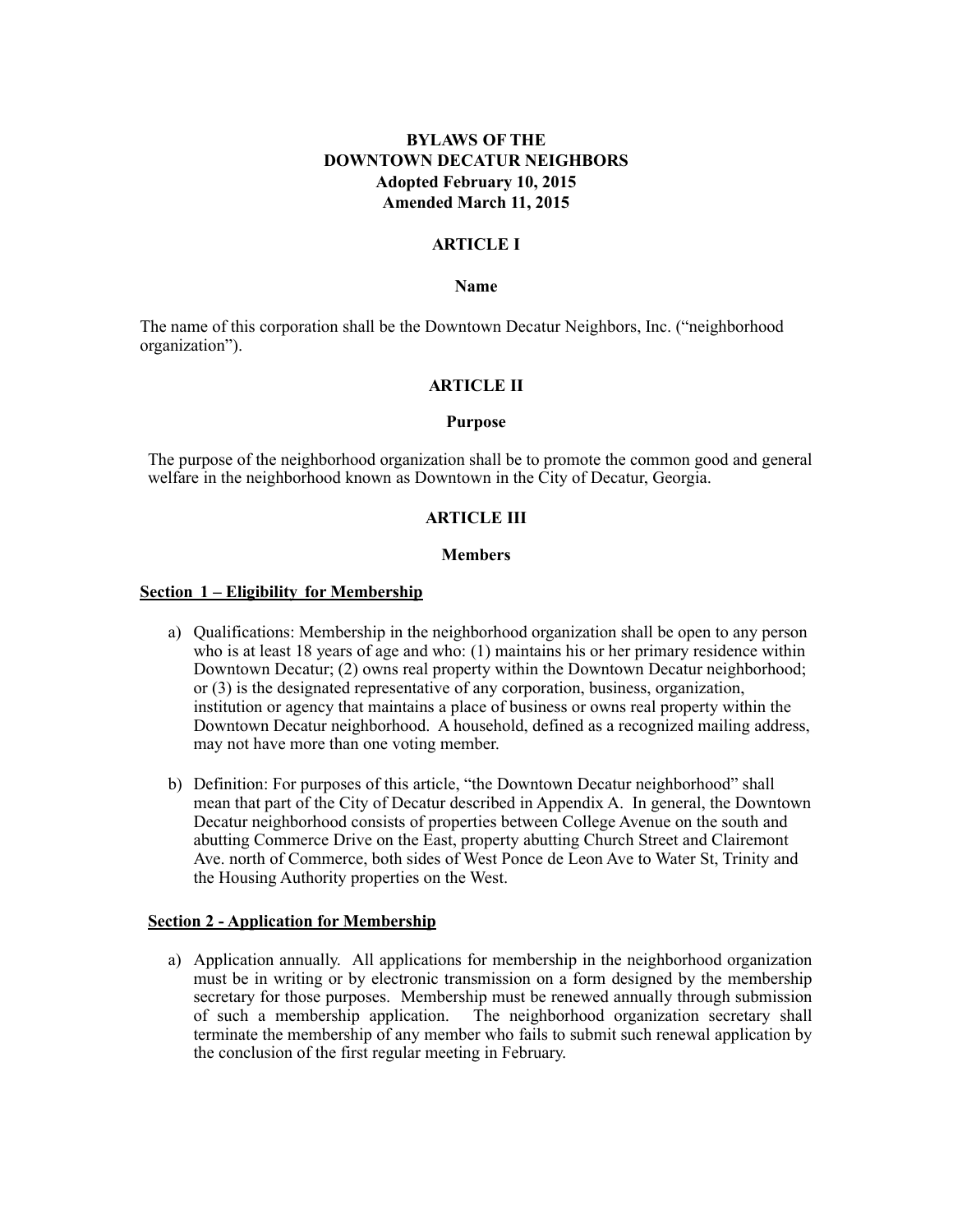- b) Determinations by the Secretary. The neighborhood organization Secretary shall review each membership application for accuracy and completeness and shall determine the eligibility of the applicant for membership. Any applicant who, in the determination of the Membership Secretary, is eligible for membership under this article shall become a member of the neighborhood organization. The Secretary shall notify any applicant whose application is not approved in writing or by electronic transmission.
- c) Membership Fee. Initially, there shall be no fee for being a member of the neighborhood association. The organization may institute a fee, per household, with the approval of two-thirds of the members present and voting at any meeting of the neighborhood organization.

# **Section 3 – Resignation**

Any member may resign his or her membership in the neighborhood organization by notifying the Membership Secretary in writing or by electronic transmission. A resignation is effective when the notice is delivered unless the notice specifies a later effective date.

## **Section 4 – Termination**

The Secretary shall terminate the membership of any member who: dies; resigns; fails to renew his or her membership by the time provided in Section 2(a) of this Article; submits a written request to the Membership Secretary indicating he or she wishes to terminate their membership; or, in the determination of the membership secretary, is no longer eligible for membership under this article.

## **ARTICLE IV**

#### **Officers**

## **Section 1 – Designation**

The officers of the neighborhood organization shall be a President, a President-elect, a Secretary, a Treasurer, a Public Spaces Chair, a Planning and Development Chair, a Codes and Ordinances Chair, a Seniors Chair, and a Communications Chair.

## **Section 2 – Duties**

- a) President. The President shall be the chief executive officer of the neighborhood organization and the chair of its Board of Directors; shall have such duties as prescribed by law, by these bylaws, or by the neighborhood organization's parliamentary authority.
- b) President-elect. The President-elect shall assist the President in the performance of the President's duties, shall perform the duties of the President in the absence of the President, and shall have such other duties as prescribed by law, by these bylaws, or by the neighborhood organization's parliamentary authority. The President-elect will assume the position of President when the President completes his/her term.
- c) Secretary. The Secretary shall maintain custody of the neighborhood organization's records, including the corporate seal, except as prescribed by these bylaws. The Secretary shall keep the minutes of all meetings and make them available to members as required by law. The Secretary shall maintain the neighborhood organization's membership records,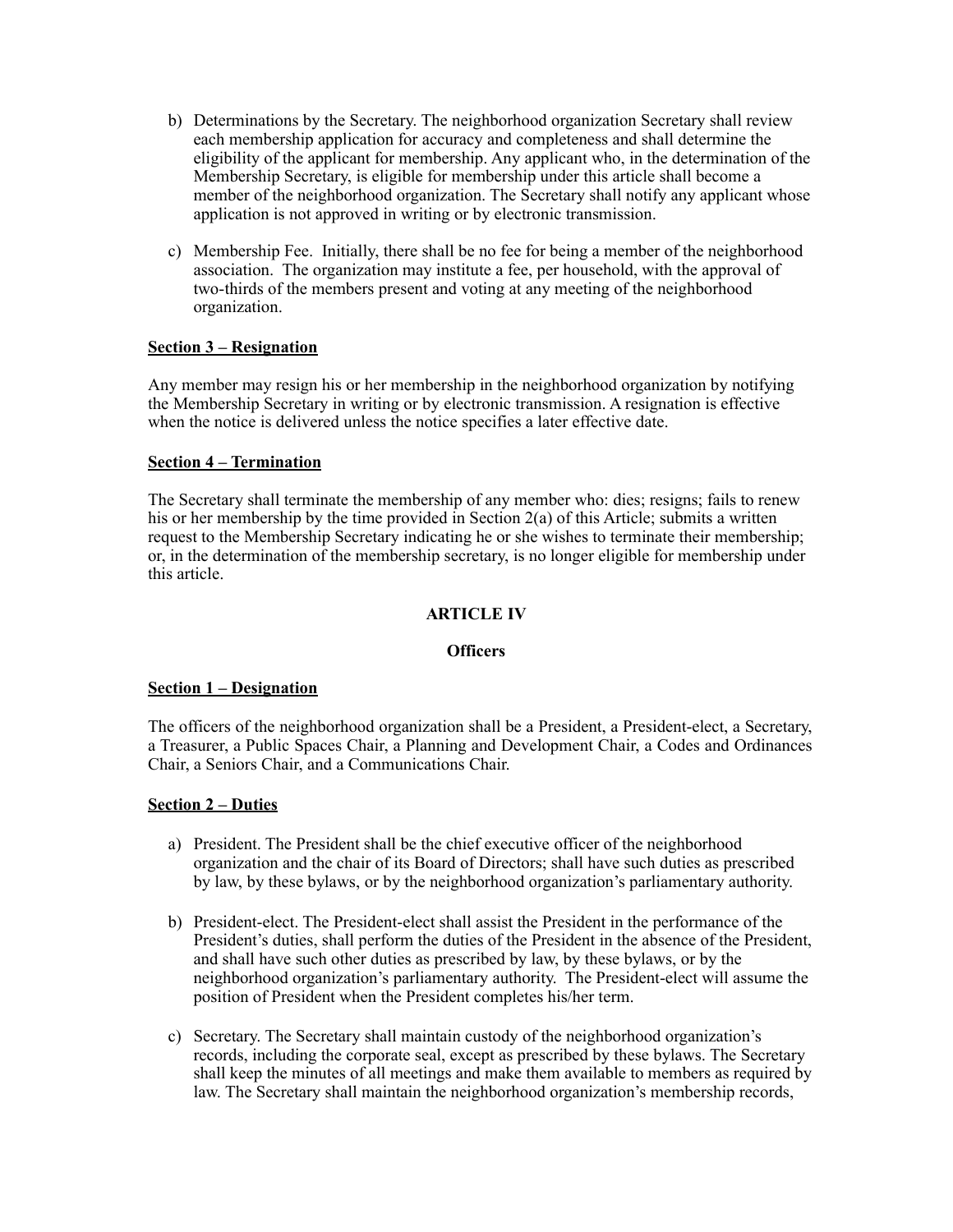including the neighborhood organization's membership roll and mailing list and shall make them available to members as required by law. The Secretary shall have such other duties as prescribed by law, by these bylaws, or by the neighborhood organization's parliamentary authority.

- d) Treasurer. The Treasurer shall maintain custody of the neighborhood organization's funds and securities and shall keep a full and accurate account of all receipts and disbursements in books belonging to the neighborhood organization. The Treasurer shall deposit all receipts to the credit of the neighborhood organization at such banks and financial institutions as the Board of Directors shall direct. The Treasurer shall disburse the neighborhood organization's funds and securities only as the neighborhood organization shall direct by or as these bylaws may prescribe. The Treasurer shall make a full financial report at the annual meeting and shall make such interim reports as the Board of Directors may direct. The Treasurer shall have such other duties as prescribed by law, by these bylaws, or by the neighborhood organization's parliamentary authority.
- e) Public Spaces Chair. The Public Spaces Chair shall be responsible for the neighborhood organization's activities related to parks, sidewalks, roads, plazas & other public lands. The Public Spaces Chair shall have such other duties as the neighborhood organization or these bylaws may prescribe.
- f) Planning and Development Chair. The Planning and Development Chair shall be responsible for the neighborhood organization's activities related to planning, zoning, development & traffic. The Planning and Development Chair shall serve as primary liaison to the Downtown Development Authority and the Planning Department. The Planning and Development Chair shall have such other duties as the neighborhood organization or these bylaws may prescribe.
- g) Codes and Ordinances Chair. The Codes and Ordinances Chair shall be responsible for the neighborhood organization's activities related to the enforcement of noise, zoning, quality-of-life & safety ordinances. The Codes and Ordinances Chair shall serve as the primary liaison to the Decatur Police Department. The Codes and Ordinances Chair shall have such other duties as the neighborhood organization or these bylaws may prescribe.
- h) Seniors Chair. The Seniors Chair shall be responsible for the neighborhood organization's activities related to seniors, including issues of mobility, outreach, & affordability. The Seniors Chair shall serve as the primary liaison to the Decatur Aging in Place Committee. The Seniors Chair shall have such other duties as the neighborhood organization or these bylaws may prescribe.
- i) Communications Chair: The Communications Chair shall be responsible for the neighborhood organization's activities related to coordinating strategy around the distribution of information via print, web, email and other media. The Communications Officer shall have such other duties as the neighborhood organization or the bylaws may prescribe.

**Section 3 - Qualifications**. No person is eligible to be nominated, elected or appointed as an Officer unless he or she is a member of the neighborhood organization and has, according to records maintained by the neighborhood organization, attended at least four regular meetings of the neighborhood organization within the previous twelve months.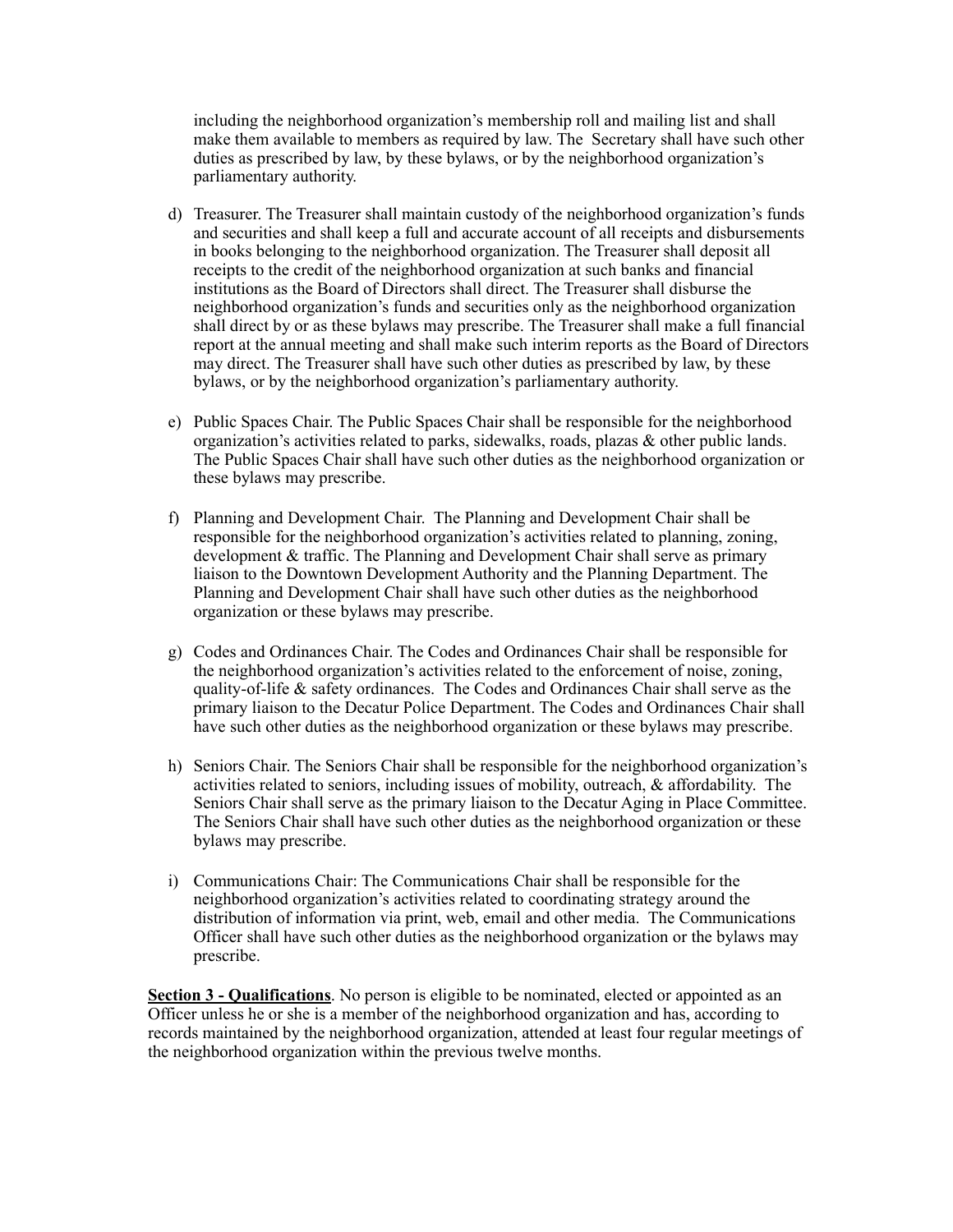**Section 4 - Nominations**. The Nominating Committee shall nominate candidates for each Office at the Regular Meeting in December. Members may nominate other candidates from the floor at the Annual Meeting in January.

**Section 5 - Elections**. Members shall elect officers by ballot at the annual meeting in the order in which they are listed in Section 1 of this article. Balloting for each Office shall immediately follow the close of nominations from the floor for that Office, and the Chair shall announce the results of the election for that Office before calling for nominations from the floor for the next Office. In all Officer Elections, the candidate receiving the most votes for each Office shall be elected. In the event of a tie vote for any Office, the winner shall be determined by a game of chance. In the event there is only one candidate for a given office and there are no nominations from the floor, then and only then, the requirement for election by ballot for that officer may be suspended.

This may be done by a motion to elect by acclamation, properly seconded, and voted on by a show hands.

**Section 6 - Term of Office**. The term of Office shall begin at the conclusion of the meeting at which the officer is elected and shall continue for one year or until a successor is elected.

**Section 7 - Resignation**. Any officer may resign from office by notifying the neighborhood organization in writing or by electronic transmission. A resignation is effective when the notice is delivered unless the notice specifies a later effective date.

**Section 8 - Removal from Office**. The Board of Directors may remove any Officer at any time with or without cause. Removal shall require the affirmative vote of two thirds of the Directors then in office.

**Section 9 - Removal of an Officer by the Membership**. Two-thirds of the members present and voting at any meeting of the neighborhood organization may remove any Officer, for failure to perform the duties of his or her office, or for defrauding or misrepresenting funds of the neighborhood organization, or for intentionally acting contrary to the expressed direction of the neighborhood organization, provided that:

- a) A motion to remove such Officer was properly made and seconded at the monthly meetings of the neighborhood organization immediately preceding such meeting;
- b) Such pending motion was properly made known to the members of the neighborhood organization prior to such meeting through regular information channels;
- c) Such Officer is provided an opportunity at such meeting to fairly present evidence and testimony to refute the charges upon which the motion is based.

**Section 10 - Vacancies in Office**. The President-Elect shall fill a vacancy in the office of President for the remainder of the term vacated. The Board of Directors may fill a vacancy in any office by appointment for the remainder of the term vacated.

## **ARTICLE V**

#### **Agents and Representatives**

**Section 1 - Designation**. The neighborhood organization or Board of Directors may appoint the following Agents or Representatives: Editor of any newsletter; Webmaster. Agents and Representatives shall be appointed for terms of one year, and may resign or be removed in the same fashion as Officers*.*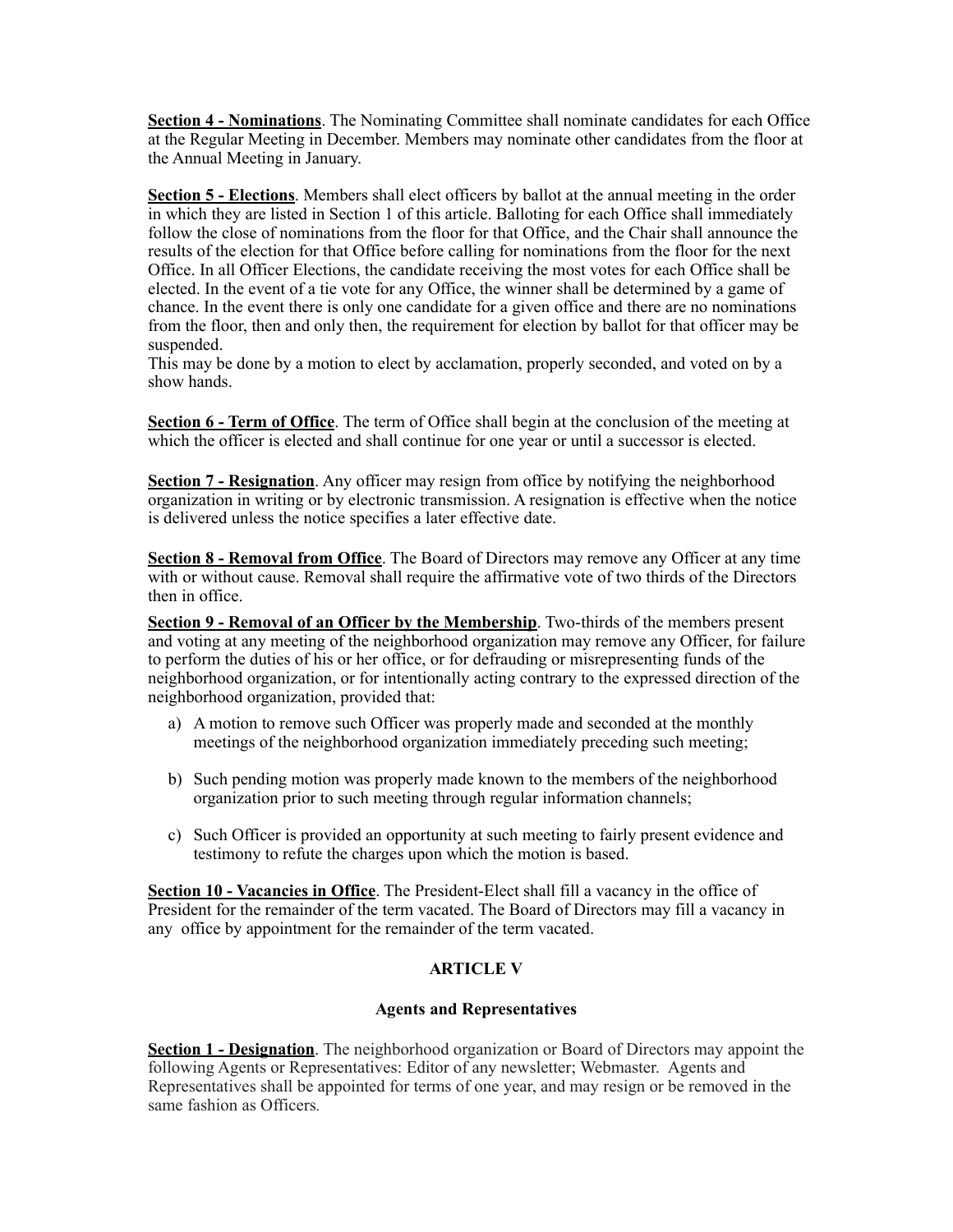**Section 2- Duties and Powers**. In general, Agents and Representatives of the neighborhood organization shall act in the best interests of the neighborhood organization and may exercise such powers as the neighborhood organization or these bylaws may prescribe. All Agents and Representatives shall be subject to the orders of the neighborhood organization, and none of their actions shall conflict with action taken by the neighborhood organization.

- a) Editor of any newsletter. Any Newsletter Editor shall be responsible for editing and producing the neighborhood organization's official publication.
- b) Webmaster. The Webmaster shall be responsible for editing and publishing the neighborhood organization's website.

**Section 3 - Special Representatives**. The neighborhood organization or the Board of Directors may appoint such Special Representatives as they deem necessary to carry out a specific task, at the completion of which the appointment shall expire. Special Representatives shall have such powers and duties as the neighborhood organization or the Board of Directors may prescribe in writing.

**Section 4 - Alternates.** The neighborhood organization or the Board of Directors may appoint as many Alternate Representatives or Special Representatives as they deem necessary.

# **ARTICLE VI**

## **Meetings**

**Section 1 - Regular Meetings**. The neighborhood organization shall hold Regular Meetings on the second Wednesday of every **odd-numbered** month unless the Board of Directors orders otherwise because of a national holiday or other unusual circumstance. All Regular Meetings shall be open to the public.

**Section 2 - Annual Meetings**. The Regular Meeting on the second Wednesday in January of each year shall be known as the Annual Meeting and shall be for the purpose of electing officers, receiving reports of Officers and Committees, and conducting any other business which may properly come before it.

**Section 3 - Special Meetings**. The Board of Directors may call Special Meetings and shall call a Special Meeting upon the written request of fifteen members of the neighborhood organization. Any request for a Special Meeting must be signed and must describe the purpose or purposes for which it is to be held.

## **Section 4 - Notice of Meetings**.

- a) The Secretary shall notify each member of the place, date, and time of each Annual, Regular, and Special Meeting of the members no fewer than five days before the meeting date. Notice of a Special Meeting shall include a description of the purpose or purposes of the meeting.
- b) Manner of Notice. Notice shall be in writing or by electronic transmission unless oral notice is fair and reasonable under the circumstances. Notice may be communicated in person; by telephone, fax, or electronic mail; by mail or private carrier; by publication in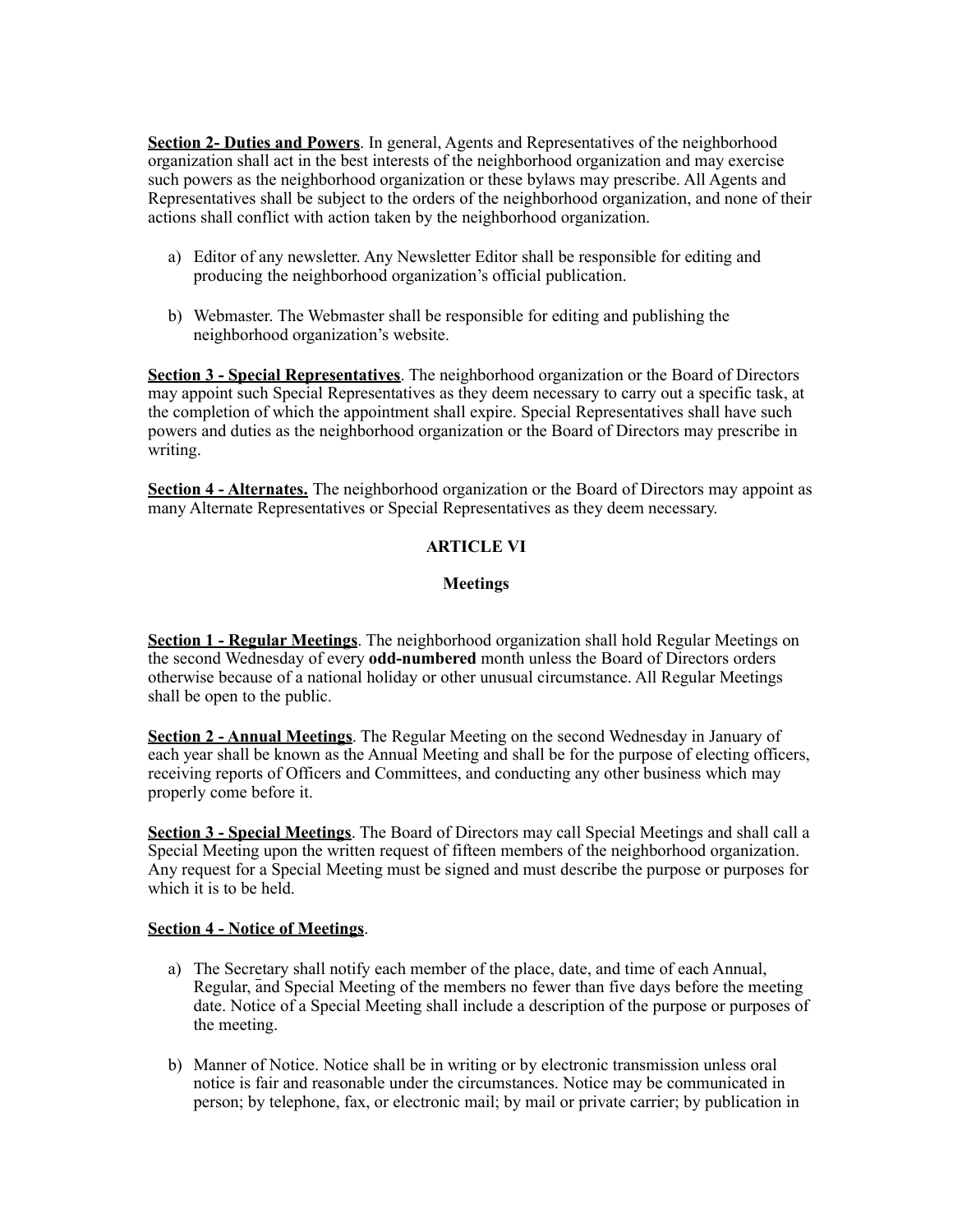the neighborhood organization's official publication or a newspaper of general circulation in the neighborhood; by posting at one or more conspicuous locations within the neighborhood as determined by the Board of Directors; or by posting on the front page of the neighborhood organization's official website.

## **Section 5 - Previous Notice of Motions**.

- a) In General. Except as these bylaws provide otherwise, previous notice is required for: (1) any main motion proposing the expenditure of funds in excess of \$500; (2) any main motion proposing or recommending a capital improvement of more than \$25,000 to the public areas of the neighborhood, including parks and streets; (3) any main motion proposing an amendment to these bylaws; (4) any motion for which the law requires previous notice; (5) any motion charging or changing a membership fee; and (6) any motion for which the neighborhood organization's parliamentary authority requires previous notice. Previous notice is encouraged, but not required, for all other motions known in advance.
- b) Manner of Notice. A Member may give previous notice of a motion in person at the previous meeting, by mail, or private carrier to all members at least five days before the meeting date, by publication in the neighborhood organization's official publication, or by inclusion in the notice of the meeting. Except as the law or these bylaws provide otherwise, notice shall include the full text of the motion or a complete and accurate summary of the motion.

**Section 6 - Action Without Meeting**. Any action required or permitted to be approved by the Members may be approved without a meeting of Members if the action is approved by two thirds of the members of record. The action must be evidenced by one or more consents in writing, including email or other electronic communications, describing the action taken, signed by those members representing at least two thirds of the members of record, and delivered to the Secretary.

**Section 7 - Record Date**. Only Members of record on the Record Date shall be entitled to notice of a members' meeting, to demand a Special Meeting, to vote, or to take any other action. Unless the Board of Directors orders otherwise, the Record Date shall be the first day of each month.

**Section 8 - Quorum**. Fifteen members of record or twenty-five percent of the total number of Members of record, whichever is less, shall constitute a quorum at any meeting of the neighborhood organization.

**Section 9 - Proxy Voting.** There shall be no proxy voting.

# **ARTICLE VII**

## **Board of Directors**

**Section 1 - Composition**. The officers of the neighborhood organization shall constitute the Board of Directors.

**Section 2 - Duties and Powers**. The Board of Directors shall oversee the neighborhood organization's affairs between meetings of the Members and shall perform such other duties as the neighborhood organization or these bylaws may prescribe. The Board of Directors may make recommendations to the neighborhood organization and may exercise such other powers as the neighborhood organization or these bylaws may grant. The Board of Directors and each of its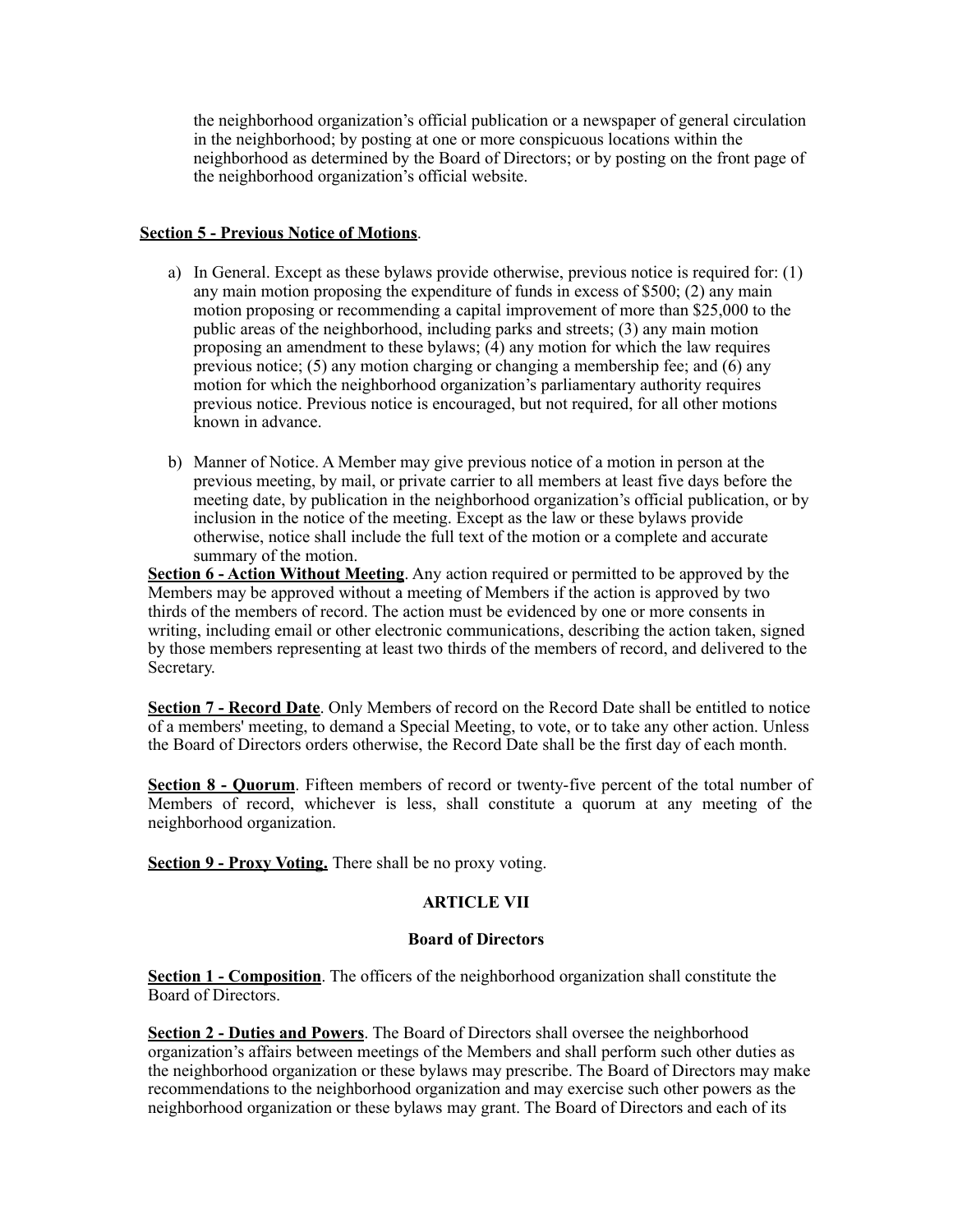members shall be subject to the orders of the neighborhood organization, and none of their official actions shall conflict with action taken by the neighborhood organization.

## **Section 3 – Board Meetings.**

- a) Regular Meetings. The Board of Directors shall hold regular meetings on the first Wednesday of each month unless the Board of Directors orders otherwise because of a national holiday or other unusual circumstance. The Board of Directors shall fix the time and place of board meetings. All Regular Meetings of the Board of Directors shall be open to any Member and to nonmembers at the discretion of the Board of Directors.
- b) Special Meetings. The President may call Special Meetings of the Board of Directors and shall call a Special Meeting upon the written request of three members of the Board of Directors. Any request for a Special Meeting must be signed and must describe the purpose or purposes for which it is to be held.
- c) Notice**.** The Board of Directors may hold regular meetings without notice of the time, date, place and purpose of the meeting. Except in an emergency, the Board of Directors shall notify each Director of the place, date, time and purpose of each Special Meeting of the Board no fewer than two days in advance of the meeting date.
- d) Action Without Meeting**.** Any action required or permitted to be taken at a Board of Directors' meeting may be taken without a meeting if the action is taken by at least two thirds of the Directors then in office. The action must be evidenced by one or more consents in writing or by electronic transmission describing the action taken, signed by no fewer than two thirds of the Directors then in office, and delivered to the neighborhood organization.
- e) Quorum. A majority of the Directors then in office shall constitute a quorum at any meeting of the Board of Directors.
- f) Proxy Voting. There shall be no proxy voting.
- g) Minutes. The minutes of all meetings of the Board of Directors shall be kept as a permanent record in written form or in another form capable of conversion into written form within a reasonable time. Unless set forth elsewhere in the Bylaws, the Board of Directors shall delegate to an Officer responsibility for preparing minutes of each meeting of the Board. At each Board of Directors meeting, the Directors shall receive a written draft of minutes of the prior meeting of the Board and vote to ratify and adopt the minutes either as received or following such corrections as the Board may deem necessary. Once ratified and adopted the minutes shall thereafter be promptly published to the Downtown Decatur Neighbors website or made otherwise available.

# **ARTICLE VIII**

## **Committees**

## **Section 1 - Standing Committees**.

a) Public Spaces Committee. There shall be a Public Spaces Committee that shall be responsible for working with the Public Spaces Chair on the neighborhood organization's activities related to parks, sidewalks, roads, plazas & other public lands.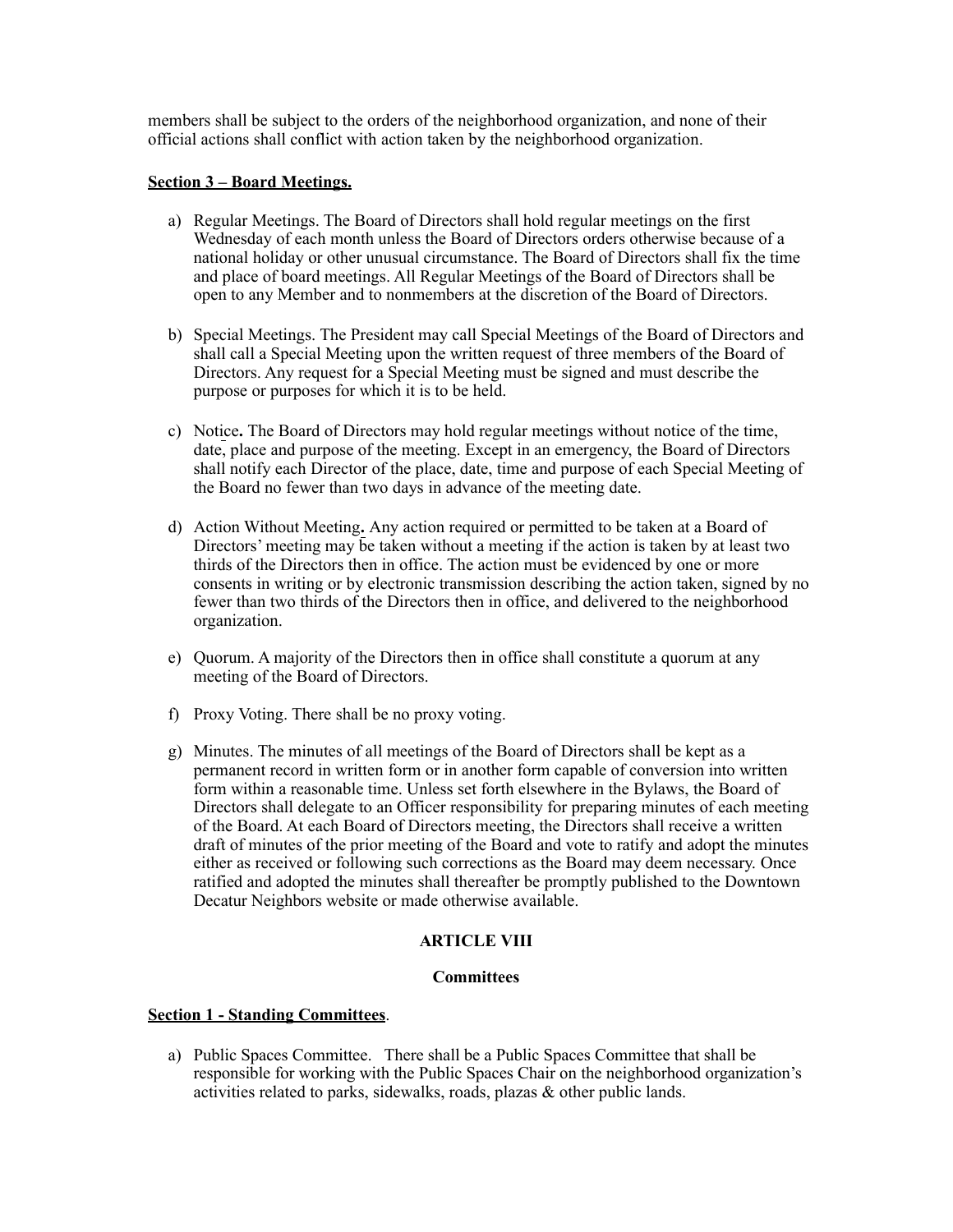- b) Planning and Development Committee. There shall be a Planning and Development Committee that shall be responsible for working with the Planning and Development Chair on the neighborhood organization's activities related to planning, zoning, development & traffic.
- c) Codes and Ordinances Committee. There shall be a Codes and Ordinances Committee that shall be responsible for working with the Codes of Ordinances Chair on the neighborhood organization's activities related to the enforcement of noise, zoning, quality-of-life & safety ordinances.
- d) Seniors Committee. There shall be a Seniors Committee that shall be responsible for working with the Seniors Chair on the neighborhood organization's activities related to seniors, including issues of mobility, outreach, & affordability.
- e) Communications Committee. There shall be a Communications Committee that shall be responsible for working with the Communications Chair on the neighborhood organization's activities related to coordinating strategy around the distribution of information via print, web, email and other media.

**Section 2 - Special Committees**. The neighborhood organization or Board of Directors may appoint such Special Committees as they deem necessary to carry out a specific task, at the completion of which the special committee shall cease to exist. Instructions to Special Committees shall be in writing and may not include a task that falls within the duties of any Standing Committee.

**Section 3 - Nominating Committee**. There shall be a Nominating Committee of five Members which shall be responsible for nominating candidates for each Office to be elected at the neighborhood organization's Annual Meeting. The Board of Directors shall appoint the Nominating Committee at its Regular Meeting in December, and the Nominating Committee shall report at the neighborhood organization's Regular Meeting in January.

# **ARTICLE IX**

#### **Decorum**

**Section 1 - Courtesy and Respect**. Members shall behave in a courteous and respectful manner at the neighborhood organization's meetings and other activities. The neighborhood organization may impose sanctions up to and including expulsion from the meeting or activity for violations of this section.

**Section 2 - Gaining the Floor**. A Member seeking the floor shall rise in place and respectfully address the presiding officer.

**Section 3 - Addressing all Remarks through the Presiding Officer**. Members should not address each other directly but may address each other through the presiding officer.

**Section 4 - Confining Remarks to the Merits of the Pending Question**. In debate, a Member's remarks must be germane to the question pending before the organization.

**Section 5 - Refraining from Beating a Dead Horse**. In debate, a Member shall not speak adversely on any prior act of the neighborhood organization unless a motion to reconsider,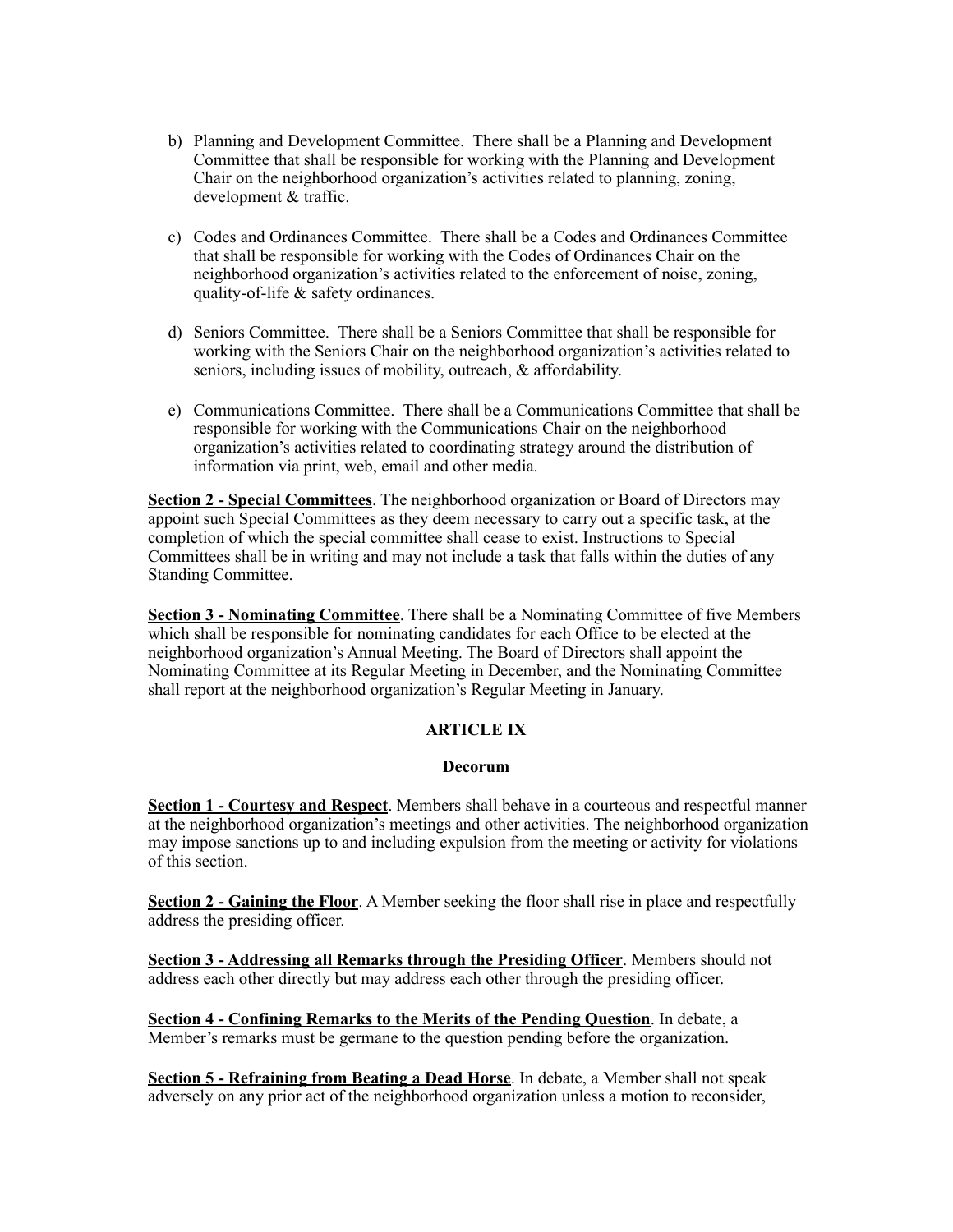rescind or amend is pending, or unless the Member intends to give notice of one of these motions at the conclusion of the Member's remarks.

**Section 6 - Refraining from Attacking a Member's Motives**. When opposing a question, a Member may attack the nature and consequences of the proposed measure in strong terms but must avoid personal attacks on the proponents of the measure or any other Member.

**Section 7 - Refraining from Disturbing the Meeting.** During debate, during remarks by the chair and during voting, Members should not disturb the meeting by whispering, walking across the floor, or in any other way.

#### **ARTICLE X**

#### **Nondiscrimination**

The neighborhood organization shall not discriminate on the basis of race, color, creed, religion, sex, domestic relationship status, parental status, familial status, veteran status, sexual orientation, national origin, political affiliation, gender identity, racial profiling, or in any other way prohibited by law or common decency.

## **ARTICLE XI**

## **Parliamentary Authority**

The rules contained in the current edition of *Robert's Rules of Order Newly Revised* shall govern the neighborhood organization in all cases to which they apply and in which they are not inconsistent with the applicable law, these bylaws, and any special rules of order that the neighborhood organization may adopt.

## **ARTICLE XII**

#### **Conflicts of Interest**

**Section 1 - Definitions**. A conflict of interest exists whenever a member or a related person has a beneficial financial interest in or related to a transaction effected or proposed to be effected by the neighborhood organization and that interest is of such financial significance to the member or the related person that it would reasonably be expected to exert an influence on the member's judgment if the member were to vote on the transaction. A related person means the Member's spouse or partner (or a parent or sibling thereof), child, grandchild, sibling, parent (or spouse or partner thereof), and any entity (other than the neighborhood organization) of which the Member is a Director, general partner, Agent, Employee, or Employer.

**Section 2 - Disclosure and Nonparticipation**. Whenever a conflict of interest exists with respect to a transaction, any Member having a conflict shall immediately disclose the existence and nature of the conflict and all facts related to the transaction that an ordinarily prudent person would reasonably believe to be material to a judgment as to whether or not to proceed with the transaction. Any Member having a conflict of interest with respect to a transaction shall refrain from participating in the deliberations and from voting on the transaction.

**Section 3 - Board Members**. In addition to the provisions of Sections 1 and 2 of this article, members of the Board of Directors shall also comply with Sections 14-3-860 through 14-3-865 of the Georgia Nonprofit Corporation Code, as amended, regarding conflicting interest transactions.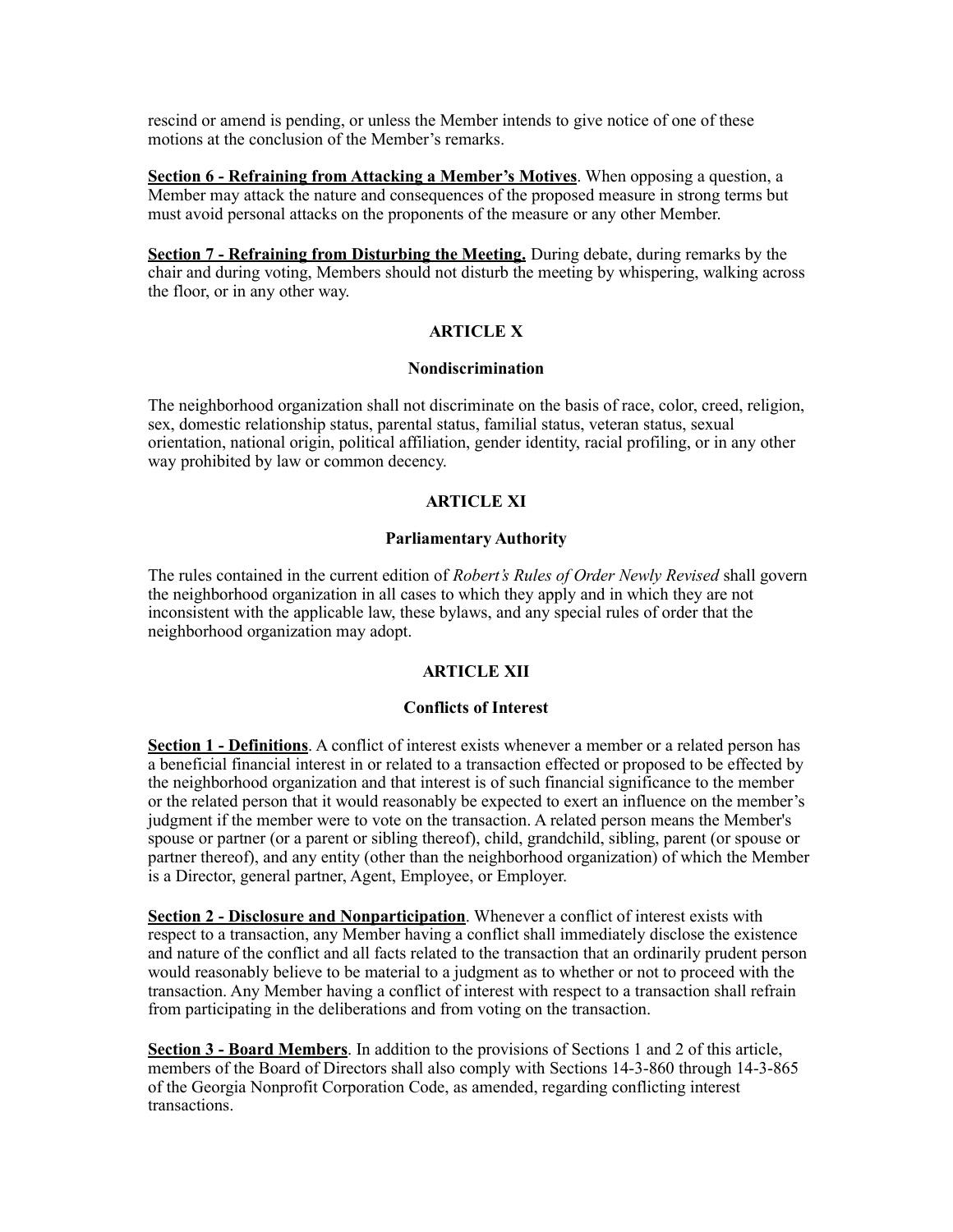## **ARTICLE XIII**

#### **Indemnification**

**Section 1 - Indemnification of Directors**. The neighborhood organization shall indemnify its Directors and former Directors to the fullest extent permitted by the Georgia Nonprofit Corporation Code, as amended, and, if applicable, section 4941 of the United States Internal Revenue Code of 1986, as amended.

**Section 2 - Insurance**. The neighborhood organization may purchase and maintain insurance on behalf of any individual who is a Director, Officer, Employee, or Agent of the corporation or who, while a Director, Officer, Employee, or Agent of the corporation, serves at the neighborhood organization's request as a Director, Officer, Partner, Trustee, Employee, or Agent of another domestic or foreign business or nonprofit corporation, partnership, joint venture, trust, employee benefit plan, or other entity against liability asserted against or incurred by the individual in that capacity or arising from the individual's status as a Director, Officer, Employee, or Agent, whether or not the neighborhood organization would have power to indemnify or advance expenses to the individual against the same liability under the provisions of this article.

# **ARTICLE XIV**

## **Amendments**

**Section 1 - Proposal**. Any Member may propose an amendment to these bylaws by submitting the amendment in writing to the Board of Directors, which shall consider the proposed amendment at its next Regular Meeting or at a Special Meeting called for that purpose before its next Regular Meeting. No member may resubmit any amendment within six months of consideration by the Board of Directors.

**Section 2 - Adoption**. An amendment shall be adopted only if: (1) the Board of Directors recommends the amendment to the Members or chooses, because of a conflict of interest or other special circumstances, to make no recommendation and communicates the basis for its choice to the Members with the amendment; and (2) the Members entitled to vote on the amendment approve the amendment by two thirds of the votes cast or a majority of the Members of record, whichever is less.

**Section 3 - Notice**. Notice of any meeting at which the Members will consider a proposed amendment to these bylaws shall be in writing (including via email or other electronic communication), shall state that the purpose, or one of the purposes, of the meeting is to consider the proposed amendment, and shall contain or be accompanied by the full text of the amendment.

**Section 4 - Effective Date**. Unless otherwise provided, any amendment to these bylaws shall take effect at the conclusion of the meeting at which it is adopted.

## **Article XV**